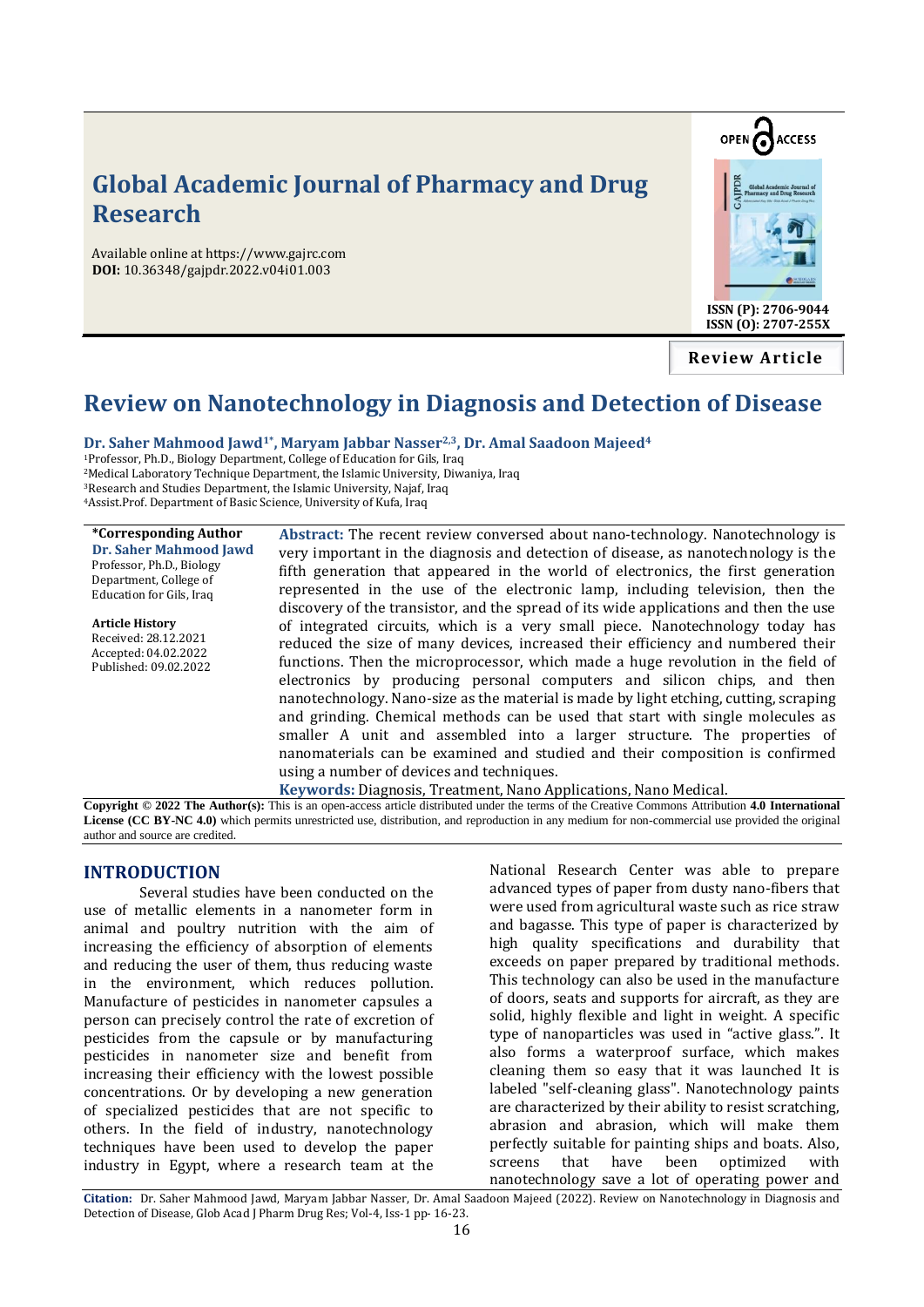are characterized by clarity, high accuracy, small thickness and light weight. Water desalination and purification is one of the most important applications that use nanotechnology, as many developing countries suffer from a shortage of water, Nanotechnology may improve the combustion rate of engines by designing special catalysts with a larger surface area. In 2005, University of Toronto scientists developed a sprayable nanoparticle material that, when sprayed onto a surface, instantly transforms it into a solar collector. Energy saving by using sufficient lighting and stronger luminous materials. The light bulbs currently used convert only about 5% of electrical energy into light. However, nano-methods, such as the LED (or quantitatively determined atoms (QCA), may lead to rationalization of electricity consumption for lighting purposes. Currently available solar cells have low efficiencies ranging from 15-20. % however, nanotechnology may help to increase the efficiency of light conversion through the use of nanostructures.

## **Diagnosing of Diseases and tumors by Nanotechnology**

Several studies related to animal nutrition through nanotechnology applications have been conducted at the Animal Production Research Institute of the Agricultural Research Center. Nanofibers are used in the manufacture of fabrics that are water and stain repellent in addition to being resistant to shrinkage. Nanotechnology has also been used to integrate the membranes of small carbon particles to ensure that the entire surface is protected from electrostatic changes for the wearer. The traditional method of UV protection suffers from its lack of long-term stability in the block sun, but the mineral nanoparticles, including titanium dioxide, provide more advantages. The nano titanium oxide particles have a comparable effect on the UV protection property.

### **Nanomedicine for the treatment and diagnosis of some diseases**

Chemotherapy is an effective way to treat many types of cancer, most notably liver cancer. Because it uses strong chemicals to kill fast-growing malignant cells in the body, but in return it also carries the risk of side effects, most notably loss of hair and appetite, problems in the heart, kidneys and nerves, in addition to damage to healthy cells. These problems appear as a result of the inaccuracy in directing the drug to kill cancer cells, a dilemma that can be solved by using what is called "nanomedicine," which uses "nanotechnology" techniques to direct drug doses to cancer-affected cells only.

Techniques for "targeted therapy" for cancer are still in their infancy, and despite conducting hundreds of animal studies around the world to test their effectiveness in targeting liver cancer, these technologies still lack a reference guide that monitors the conclusion of the science in this regard, and the most prominent challenges facing its application. On humans, and provides the opportunity to build on what has been achieved to bring this technology to practical application to humans.

An Egyptian research team from the universities of Ain Shams, Helwan, Cairo and Tanta, in cooperation with a researcher from Algeria, took upon themselves this task, and succeeded in extracting a reference guide, and publishing the details of its reference study in the latest issue of the journal Seminars in Cancer Biology, to improve the effectiveness and safety of chemotherapy to combat cancer liver, using vectors of nanoparticles; To target cancer cells and transfer the drug to them. This study comes as a result of the work of a team calling itself "Tetraploid Team", which includes a group of young researchers in the medical field from Egyptian and Arab universities, whose goal is to produce valuable scientific research that benefits the medical field in Egypt and the Arab world, and to spread the culture of scientific research in society of Egypt For his part, Mohamed El-Naggar, Associate Researcher in the Department of Biochemistry, Faculty of Science, Ain Shams University, and head of the tetraploid team, said: "Our study focused on one of the applications in this field, which is the use of nanotechnology to target liver cancer cells, by encapsulating chemotherapy molecules with molecules. Nano, and directing it to cancer cells, allowing the drug to be collected inside the targeted malignant cells without harming the rest of the body's healthy cells. He added, in an interview with "Science": Medical nanotechnology (Nanomedicine) is one of the modern medical technologies that are used in the diagnosis, treatment and prevention of several diseases, and it simply depends on the use of nano-sized therapeutic or diagnostic materials, ranging in size from 1- 100 nanometers (1 millimeter equals one million nanometers). Abdel Rahman Abu Shouk, a researcher involved in the study, at the Medical Research Center, Faculty of Medicine, Ain Shams University, adds that "there are multiple treatments for cancer, but they do not affect only cancer cells, but reach healthy cells, which increases their dangerous side effects, on the The main body organs such as the liver, kidneys, etc., but the advantage that treatments based on medical nano applications give is the delivery of drugs to the cancer cells to be treated very precisely without harming the surrounding healthy cells." He explained - in statements to "Al-Alam" - that the team based its study on more than 140 studies conducted in this regard, to come up with a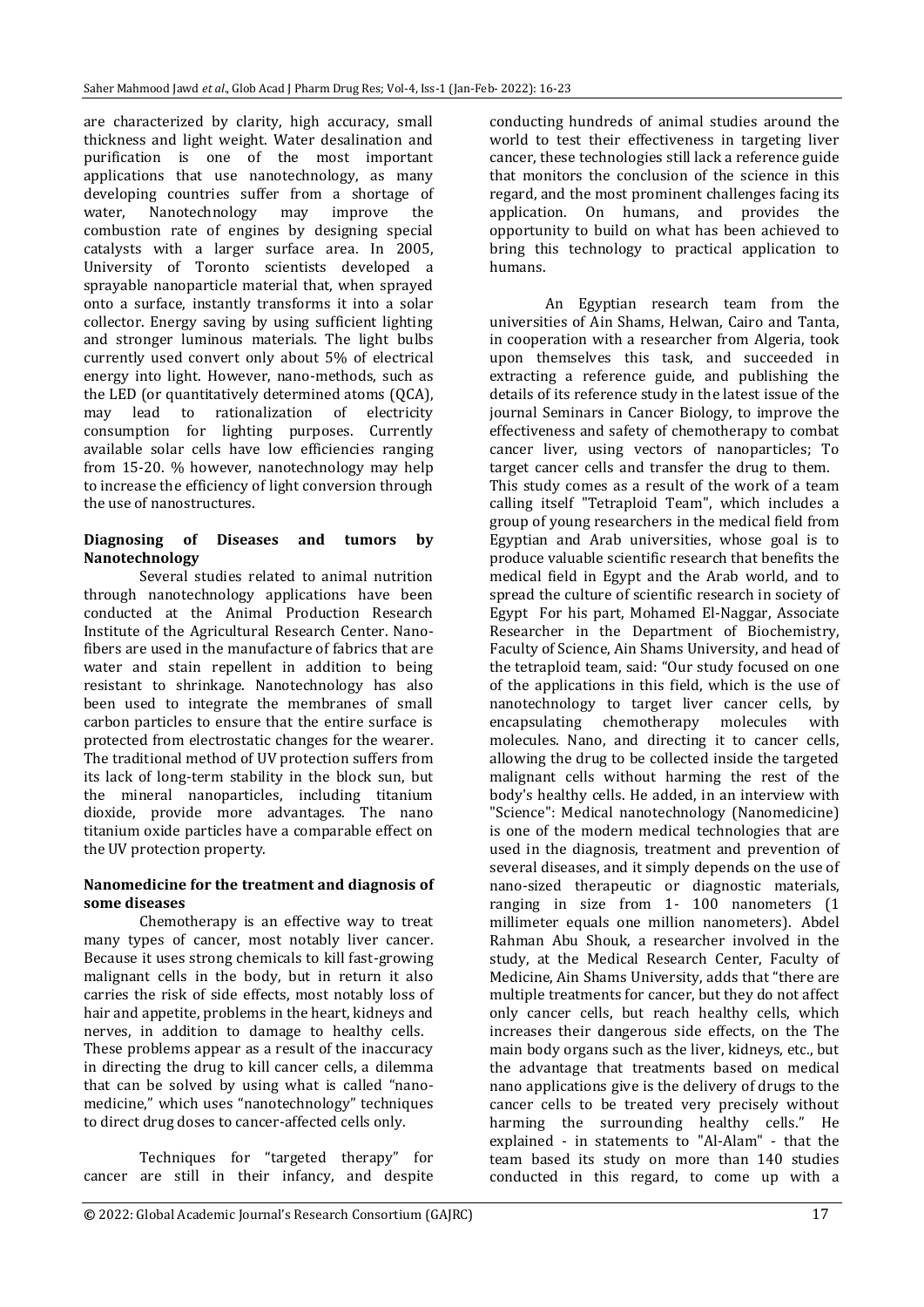reference guide that researchers can follow in this field. To conduct their future studies, on targeted therapy for liver cancer. To conduct the study, "Abu Shouq" added that the team used global databases that publish research specialized in medical applications of nanotechnology, such as the (PubMed) database of the American Medical Library, to recall the studies conducted in this regard, and the results of these studies were placed in electronic form; To extract the data found in the studies, to discuss and formulate them differently. To direct the drug to cancer cells using nanotechnology accurately, the study concluded that this is achieved through 3 main rules, the first of which is that the dose of chemotherapy is placed in nanocarriers, which are nanomaterials that are used as a drug transport unit to direct it to cancer cells only. The second is that there are so-called "chemical ligands" on the surface of these vectors, and their function is to identify the third element in the process, which is the "receptors" that are present in a large amount on the surface of cancerous cells without healthy ones, and when the ligands and receptors unite together, The dose of the targeted drug is emptied into the cancer cells very precisely, without the drug reaching the healthy cells. Al-Najjar says that the team focused in its study on summarizing the different properties of nanocarriers, receptors, and chemical ligands, studying the differences between their different types, and the advantages and disadvantages of using each type in treatment, as many receptors on the surface of divided cells (Membrane Receptors) were identified. During the development of hepatocellular carcinoma, it was found that most of these receptors are a normal part of the plasma membrane components of healthy liver cells, but they are present in large quantities, and their width increases only on the surface of cancer cells." He added, "From here came the idea of studying the composition of these receptors for use in targeting malignant cells, as the study focused on monitoring 6 types of receptors in detail, their chemical composition and different forms, and the advantages and disadvantages of using each type, such as inaccuracy or lack of quality." The study focused on 3 main aspects, namely: determining the most effective chemical drugs in the treatment of liver cancer, the most common receptors, in addition to the most chemical ligands, which ensures the development of a complete plan for treatment, as a prelude to further studies.

Al-Najjar pointed out that the study concluded that the most suitable drug that can be compatible with nanocarriers to kill liver cancer cells is the drug "HPMA-doxorubicin." This drug is used with special receptors to deliver the drug to the malignant cells; The study found that the most accurate receptor in targeting is the

Asialoglycoprotein Receptor (ASGP-R), as it is found in large numbers on the surface of cancerous liver cells, and not on healthy cells, which ensures that the drug reaches the hidden cells, and the best chemical ligands that It binds to the receptors with high efficiency and accuracy, it is the compounds "lactose" and "galactosamine". However, some research has found that the number of ASGP-R receptors present on the surface of the cancerous cell varies with the development of the disease, so the patient must be examined and the stage of his disease determined before applying this treatment to him to ensure the validity of the treatment.

## **Types of Nano-carriers**

The team's "model" on animals is not quite the same as humans, because researchers are working on giving animals certain substances that cause liver cancer, and thus this condition is different from humans with cancer., For her part, Shaima Yahya, assistant professor in the Medical Division at the National Research Center to construct on anything has been achieved, and ultimately to find effective treatments for diseases. She added in an interview with "Science", that what distinguishes this study is that it focused on a relatively new field. She explained that the study provided a vision and an in-depth reading of what has been reached in this field, and extracted the most prominent receptors that increase production in liver cancer cells, and effective chemical treatments that can target them, and explained the ways in which drug doses can be transferred through nanometric materials, which precisely target cells. Cancer in the liver, thus increasing the effectiveness of the treatment and decreasing its side effects. What is distinctive is that it presented the most important challenges facing this type of treatment, and concerns about its side effects; for consideration in future experiments. She noted that reference research is an important part of the research work; The researcher has no role in conducting laboratory experiments to prove or deny a specific scientific hypothesis, but his role extends to conducting reference research that sheds light on the most prominent achievements of experiments and results, and extracts from them the most important recommendations that workers in the field can benefit from. Scientific and medical. Dalia Ibrahim Badran that is agreed with her stressing that this reference study provides a very good review in terms of the method of scientific writing and modern scientific information, in the field of targeting cancer cells with nanotechnology, which may contribute to discovering ways Modern treatment increases the cure rate of liver cancer. In statements to Al-Alam, she considered that the use of nanoparticles to deliver chemical drugs to target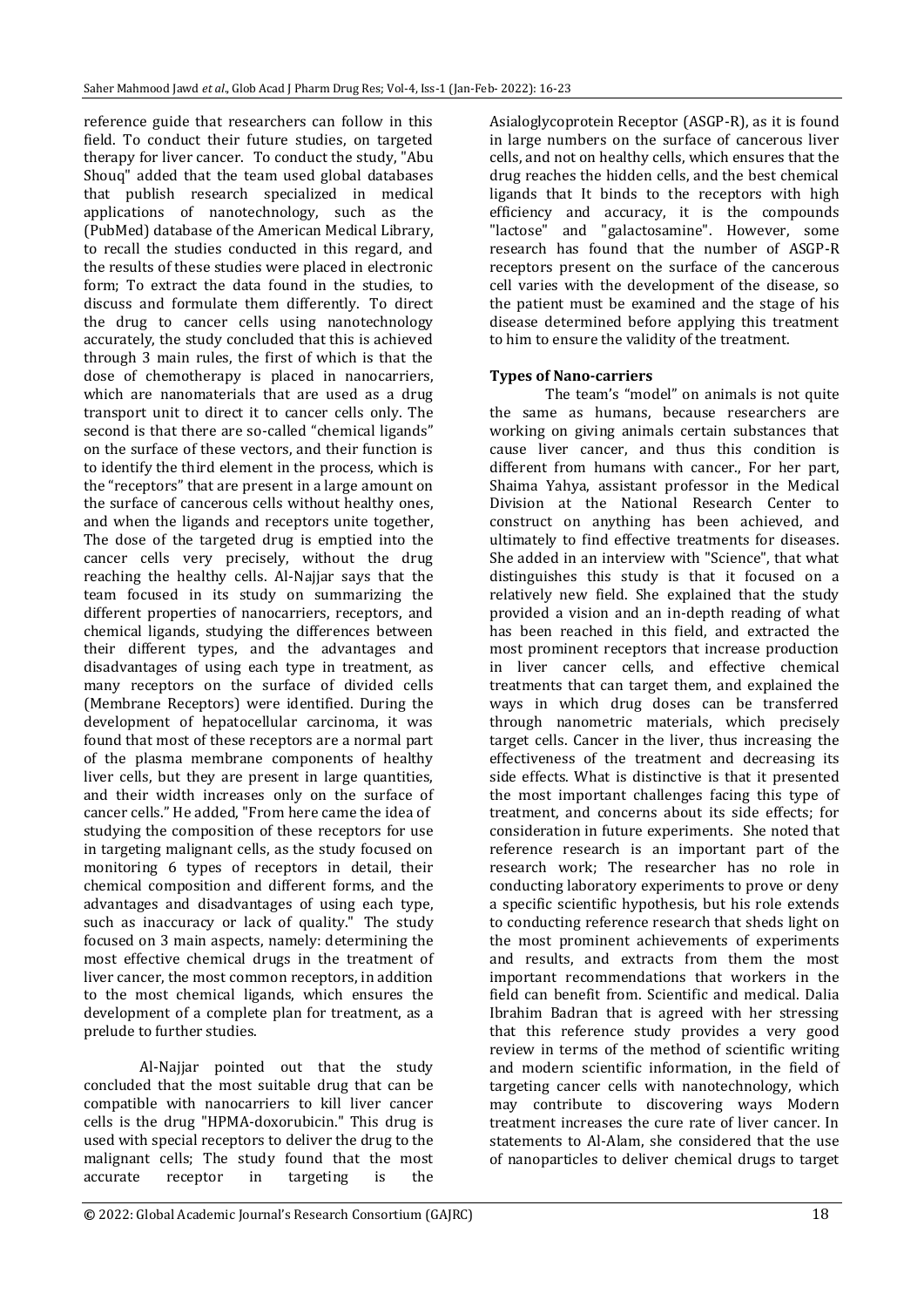liver cancer cells directly without harming healthy cells is a field of study.

#### **Designing Types of Nano-capsules for Cancer Treatment**

Cancer is one of the leading causes of death in the world. The most common treatment options are chemotherapy, radiation, and surgery. Conventional anticancer drugs present a number of disadvantages and unwanted side effects, with potential for normal tissue toxicity and multidrug resistance. One of the modern strategies to counter these drawbacks is to come up with new safe compounds from natural sources that have high specificity, selectivity and ability to kill malignant cells with minimal side effects. In this context, a joint Egyptian research team from Mansoura University and Zewail City of Science and Technology found a new potential benefit of silymarin in fighting cancerous tumors, after loading it onto nanocarriers. The research team was led by Mohamed El-Far, Professor of Biochemistry at Mansoura University and member of the Advisory Committee for Graduate Studies and Research at the university, and Ibrahim El-Sherbiny, Founding President of the Nanoscience Program and Director of the Materials Science Center in Zewail City. Silymarin is famous for its effective role as a nutritional supplement for liver patients, and another research team in which El-Sherbiny participated had succeeded two years ago in preparing a nano-composition of it that gave hope that it could be used to resist infection and type 2 diabetes, or control it in case of infection, after trying it on animals, Experiments. The new research team came to add a potential benefit to the same drug by using it to fight cancerous tumors, by experimenting in the laboratory with the model of Ehrlich ascites carcinoma cells. This type of cancer cells can be transferred and implanted into the peritoneal cavity (which encases the abdominal cavity and covers most of the abdominal organs) to experimental mice in the form of ascitic tumor, which are rapidly multiplying strongly and do not regress, and are used in the laboratory and research to experiment with new drugs and materials for evaluation. Silymarin is extracted from a plant called Milk Thistle, whose scientific name is Silybum Marianum, and its main problem is that it is insufficiently soluble, which negatively affects the so-called "bioavailability" inside the body, i.e. the percentage of the drug that is absorbed and the patient actually benefits from it, a problem that The previous research team treated it using nanotechnology in their previous study on the use of silymarin to combat type 2 diabetes in the laboratory, and it was researched to employ it to combat cancerous tumors, by experimenting with one of the cancer models in the laboratory, and they published

research on this achievement in the journal Nanomedicine last August. Ibrahim El-Sherbiny, the main researcher in the study, told "Information" that the problem of poor solubility affects the rate and duration of drug absorption inside the body, explaining that in order for it to perform its therapeutic role, the dose size must be increased, which leads to the remaining amount of the drug not being absorbed. The body and causes side effects such as loss of appetite, indigestion and the desire to vomit. He stresses that the research team overcame these symptoms by reformulating the active substance of the drug into innovative nanometer spheres that were designed and prepared in Zewail City. The use of nanotechnology is a recent trend to maximize drug value, and in cancer alone, about 117 drugs are being evaluated using nanoparticle formulations, according to 2013 Thomson Reuters Pharma data. In the latest study, polymers approved by the US Food and Drug Administration were used in the number of nanometer spheres to load the drug on, for example, (polyurenic) polymers, which consist of two types of polymers (polyethylene glycol) and (polypropylene glycol). Which helps to improve the level of bioavailability and the rate of absorption inside the body, and avoids the occurrence of any side effects, because there is no remaining part of the drug that has not been absorbed. El-Sherbiny explains that the drug loaded on nanopolymers when employed to combat cancerous tumors is directed to the affected cell and not others, because the nanocarriers were designed to be attracted to the biomarkers of diseased cells and not others. A biomarker is a molecule that may be a protein, hormone or genetic gene that indicates a person's health status. In the case of cancer, the biomarker may be a product of the cancerous tissue or a product of other cells in response to the tumor. Cancer is one of the leading causes of death in the world. The most common treatment options are chemotherapy, radiation, and surgery. Conventional anticancer drugs present a number of disadvantages and unwanted side effects, with potential for normal tissue toxicity and multidrug resistance. One of the modern strategies to counter these drawbacks is to come up with new safe compounds from natural sources that have high specificity, selectivity and ability to kill malignant cells with minimal side effects. In this context, a joint Egyptian research team from Mansoura University and Zewail City of Science and Technology found a new potential benefit of silymarin in fighting cancerous tumors, after loading it onto nanocarriers. The research team was led by Mohamed El-Far, Professor of Biochemistry at Mansoura University and member of the Advisory Committee for Graduate Studies and Research at the university, and Ibrahim El-Sherbiny, Founding President of the Nanoscience Program and Director of the Materials Science Center in Zewail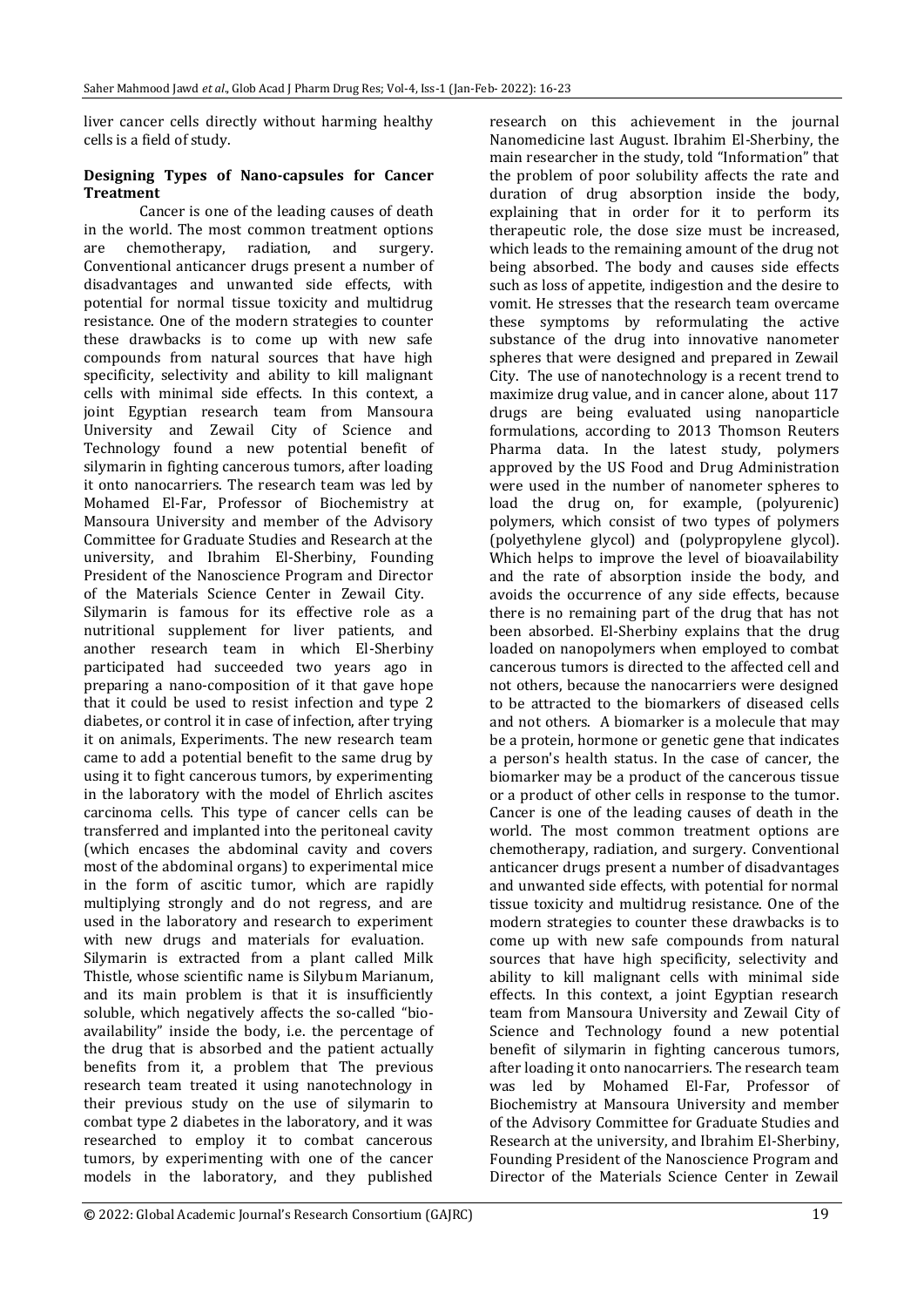City. Silymarin is famous for its effective role as a nutritional supplement for liver patients, and another research team in which El-Sherbiny participated had succeeded two years ago in preparing a nano-composition of it that gave hope that it could be used to resist infection and type 2 diabetes, or control it in case of infection, after trying it on animals Experiments. The new research team came to add a potential benefit to the same drug by using it to fight cancerous tumors, by experimenting in the laboratory with the model of Ehrlich ascites carcinoma cells. This type of cancer cells can be transferred and implanted into the peritoneal cavity (which encases the abdominal cavity and covers most of the abdominal organs) to experimental mice in the form of ascitic tumor, which are rapidly multiplying strongly and do not regress, and are used in the laboratory and research to experiment with new drugs and materials for evaluation. Silymarin is extracted from a plant called Milk Thistle, whose scientific name is Silybum Marianum, and its main problem is that it is insufficiently soluble, which negatively affects the so-called "bioavailability" inside the body, i.e. the percentage of the drug that is absorbed and the patient actually benefits from it, a problem that The previous research team treated it using nanotechnology in their previous study on the use of silymarin to combat type 2 diabetes in the laboratory, and it was researched to employ it to combat cancerous tumors, by experimenting with one of the cancer models in the laboratory, and they published research on this achievement in the journal Nanomedicine last August. Ibrahim El-Sherbiny, the main researcher in the study, told "Information" that the problem of poor solubility affects the rate and duration of drug absorption inside the body, explaining that in order for it to perform its therapeutic role, the dose size must be increased, which leads to the remaining amount of the drug not being absorbed. The body and causes side effects such as loss of appetite, indigestion and the desire to vomit. He stresses that the research team overcame these symptoms by reformulating the active substance of the drug into innovative nanometer spheres that were designed and prepared in Zewail City. The use of nanotechnology is a recent trend to maximize drug value, and in cancer alone, about 117 drugs are being evaluated using nanoparticle formulations, according to 2013 Thomson Reuters Pharma data. In the latest study, polymers approved by the US Food and Drug Administration were used in the number of nanometer spheres to load the drug on, for example, (polyurenic) polymers, which consist of two types of polymers (polyethylene glycol) and (polypropylene glycol). Which helps to

improve the level of bioavailability and the rate of absorption inside the body, and avoids the occurrence of any side effects, because there is no remaining part of the drug that has not been absorbed. El-Sherbiny explains that the drug loaded on nanopolymers when employed to combat cancerous tumors is directed to the affected cell and not others, because the nanocarriers were designed to be attracted to the biomarkers of diseased cells and not others. A biomarker is a molecule that may be a protein, hormone or genetic gene that indicates a person's health status. In the case of cancer, the biomarker may be a product of the cancerous tissue or a product of other cells in response to the tumor. Designing silymarin nanocarriers to attract biomarkers to diseased cells is the main point of difference with previous research on the use of the same drug as a potential diabetes treatment. El-Sherbiny says that during the desk research of the biological effects of the drug, which was conducted during his participation in the preparation of the previous research on the resistance or control of type 2 diabetes, he found recommendations for the possibility of using it as a possible treatment in some cases of tumors, such as those contained in a study of an American research team published In 2008, in the Journal of Cancer Letters, on the condition of raising its efficiency and solving all problems related to the lack of solubility, which the research team succeeded in through this research using nanotechnology. The research team participating from Mansoura University, led by "Mohamed El-Far", the lead researcher in the study, tested the effect of the new technology in fighting cancer on a model of cancer called "Ehrlich's ascites carcinoma", after injecting cancer cells into the peritoneum of experimental mice, and waiting until they multiply and form a tumor. , then divided them into two main groups among other groups, the first took the nanostructure of silymarin, and the second

### **Tumor Detection**

There several processes for detection. It can turn to fly and disintegrate particles into the system (eg polymers for biodegradation of pH). Physiotherapy (MEC) and less than minimum toxic concentration (MTC). Gold nanoparticles as carriers are being investigated as agents such as paclitaxel. Encapsulation and management of the hydrophobic coating Molecular encapsulation and nanoparticles were found to effectively evade the retinalendothelial system. In cancer research. Contrast Imaging in Time - The short-pulse laser tomography system has been modified for the detection of skin cancer. Figures (1-4).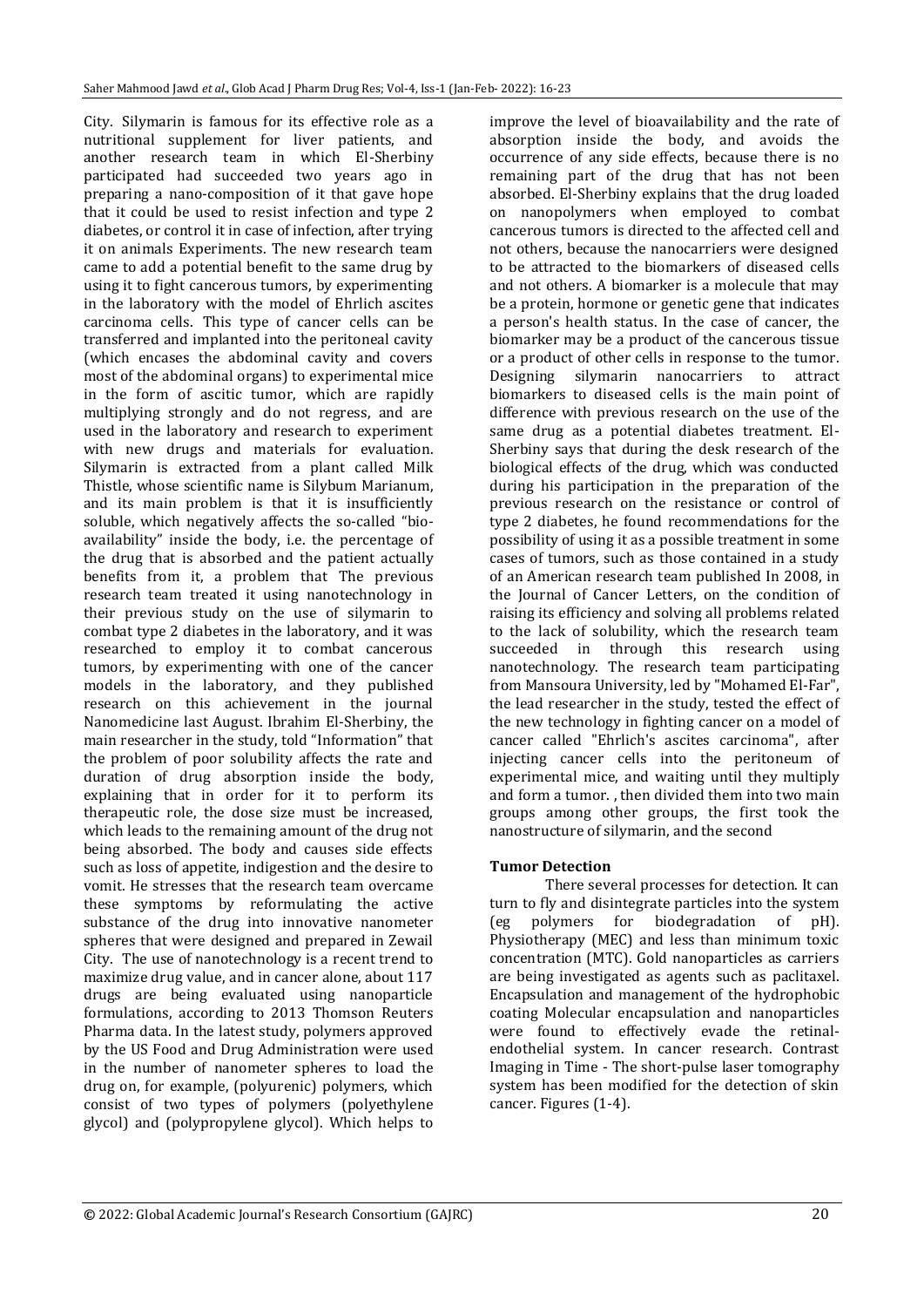

**Fig-1: Nano Technique in Medical Identification of Cancer**



**Fig-2: Nano material as a drug carrier**



**Fig-3: Early automated diagnosis of tumors**



**Fig-4: Stages of development of a tumor in the breast**

## **CONCLUSION**

In the past, electronic memory designs are dependent on the architecture of transistors. However, the switch provides an alternative through the use of reconfigured constraction concerning

erect and parallel wire bundles and arrays in order to produce high density memory. The use of nanomaterials technology has reduced the weight of the aircraft without a motor by almost half while increasing strength and durability. In addition to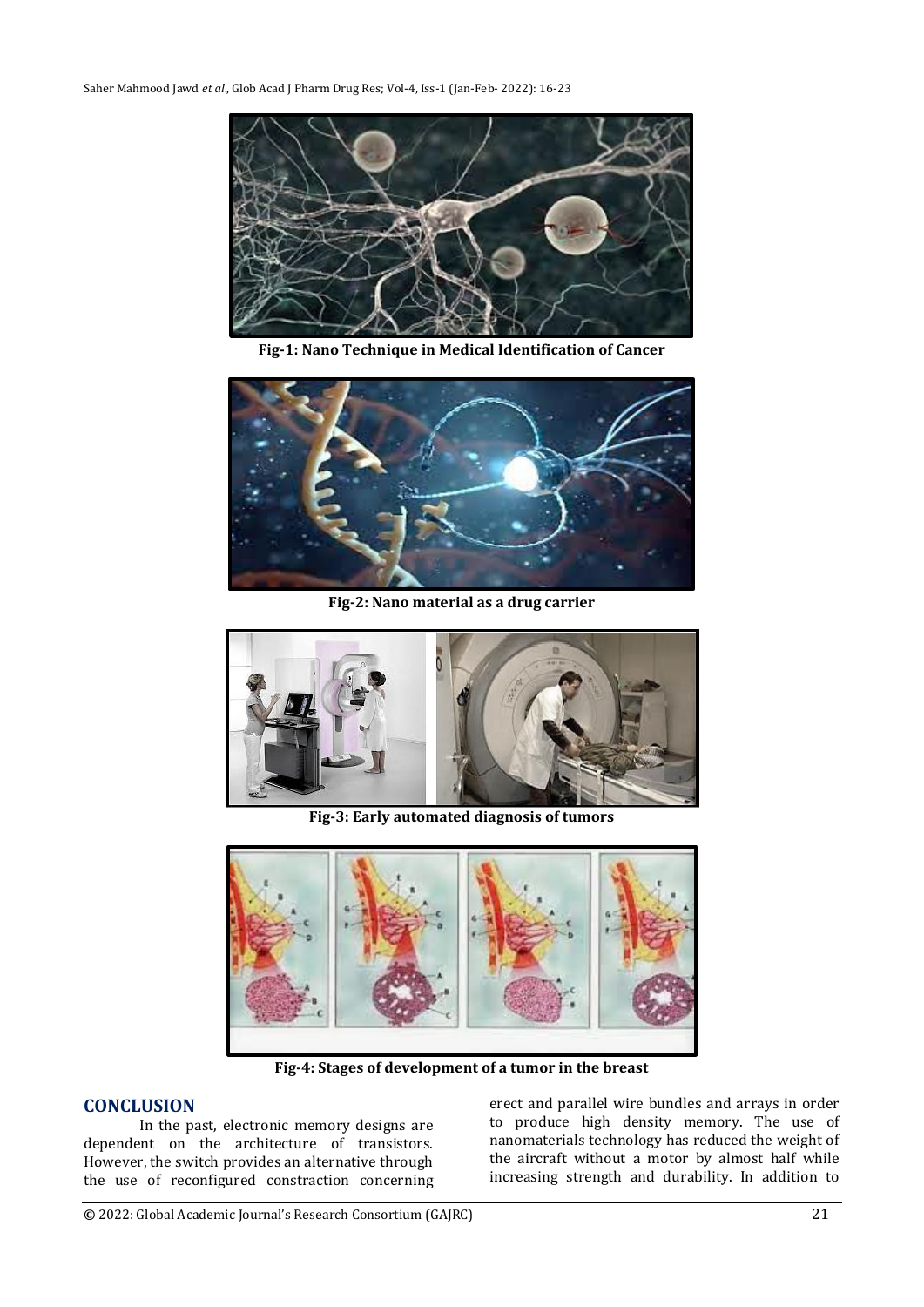reducing the mass of supercapacitors, which will increasingly be used to power the auxiliary electric motors, in order to take off the plane without the engine from flat ground to fly in high skies. The most famous application of nanotechnology is selfcleaning or "easy-to-clean" surfaces on ceramic or glass. The ceramic nanoparticles have improved the smoothness and heat resistance of general household appliances, including irons.

## **REFERENCES**

- 1. Scarberry, K. E., Dickerson, E. B., McDonald, J. F., & Zhang, Z. J. (2008). Magnetic nanoparticle− peptide conjugates for in vitro and in vivo targeting and extraction of cancer cells. *Journal of the American Chemical Society*, *130*(31), 10258-10262.
- 2. Jawad, A. A. R., & Aljamali, N. M. (2021). Triazole-Anil and Triazol-Azo Reagents (Creation, Spectral Categorization, Scanning Microscopy. Thermal Analysis). *NeuroQuantology*, *19*(11), 84.
- 3. Lavan, D. A., McGuire, T., & Langer, R. (2003). Small-scale systems for in vivo drug delivery. *Nature biotechnology*, *21*(10), 1184- 1191.
- 4. Cavalcanti, A., Shirinzadeh, B., Freitas Jr, R. A., & Hogg, T. (2008). Nanorobot Architecture for Medical Target Identification. Nanotechnology IOP, 19, Article ID: 015103.
- 5. Aviram, A. (1974). Molecular Rectifier, *[Chemical](https://ar.wikipedia.org/w/index.php?title=Chemical_Physics_Letters&action=edit&redlink=1)  [Physics Letters,](https://ar.wikipedia.org/w/index.php?title=Chemical_Physics_Letters&action=edit&redlink=1)* 29, 277, [Doi:](https://ar.wikipedia.org/wiki/%D9%85%D8%B9%D8%B1%D9%81_%D8%A7%D9%84%D8%BA%D8%B1%D8%B6_%D8%A7%D9%84%D8%B1%D9%82%D9%85%D9%8A)[10.1016/0009-](https://doi.org/10.1016%2F0009-2614%2874%2985031-1) [2614\(74\)85031-1.](https://doi.org/10.1016%2F0009-2614%2874%2985031-1)
- 6. Aviram, A. (1988). Molecules for memory, logic, and amplification, *[Journal of the American](https://ar.wikipedia.org/w/index.php?title=Journal_of_the_American_Chemical_Society&action=edit&redlink=1)  [Chemical Society](https://ar.wikipedia.org/w/index.php?title=Journal_of_the_American_Chemical_Society&action=edit&redlink=1)*, 110(17), 5687–5692, [Doi:](https://ar.wikipedia.org/wiki/%D9%85%D8%B9%D8%B1%D9%81_%D8%A7%D9%84%D8%BA%D8%B1%D8%B6_%D8%A7%D9%84%D8%B1%D9%82%D9%85%D9%8A)[10.1021/ja00225a017.](https://doi.org/10.1021%2Fja00225a017)
- 7. Jensen, K. (2007). [Nanotube Radio,](https://web.archive.org/web/20181118185639/https:/pubs.acs.org/doi/abs/10.1021/nl0721113) *Nano Lett.,* 7(11), 3508–3511, [Doi:](https://ar.wikipedia.org/wiki/%D9%85%D8%B9%D8%B1%D9%81_%D8%A7%D9%84%D8%BA%D8%B1%D8%B6_%D8%A7%D9%84%D8%B1%D9%82%D9%85%D9%8A)[10.1021/nl0721113.](https://doi.org/10.1021%2Fnl0721113)
- 8. Aljamali, N. M., Thamer, A. K., & Sabea, A. M. (2021). Review on Electronic Instruments and Its Nano-Skill Solicitations. *Journal of Electrical and Power System Engineering*, *7*(3), 11-19.
- 9. Pliskin, N. H., Meyer, G. J., Dolske, M. C., Heilbronner, R. L., Kelley, K. M., & Lee, R. C. (1994). Neuropsychiatric aspects of electrical injury: a review of neuropsychological research, *Annals of the New York Academy of Sciences*, *720*(1), 219-223, DOI: [https://doi.org/10.1111/j.1749-](https://doi.org/10.1111/j.1749-6632.1994.tb30450.x) [6632.1994.tb30450.x](https://doi.org/10.1111/j.1749-6632.1994.tb30450.x)
- 10. ALKHAFAJI, M. N. A. M., & ALJAMALI, D. N. M. (2021). Preparation of Benzothiazole-Formazane Reagents and Studying of (Spectral, Thermal, Scanning Microscopy, Biological Evaluation). *International Journal of Pharmaceutical Research*, *13*(1).
- 11. Grigorovich, A., Gomez, M., Leach, L., & Fish, J. (2013). Impact of posttraumatic stress disorder

and depression on neuropsychological functioning in electrical injury survivors. *Journal of Burn Care & Research*, *34*(6), 659-665.

- 12. Aljamali, N. M., & Almuhana, W. H. Y. Review on Biomedical Engineering and Engineering Technology in Bio-Medical Devices.
- 13. Aljamali, N. M., & Molim, J. R. (2021). Review on Engineering Designs for Laboratory Chemical Devices and Displays. *Journal of Control and Instrumentation Engineering*, *7*(2), 38-46.
- 14. Halliday, D., Resnick, R., & Krane, K. S. (2015). Physics*,* 2, *Wiley Custom Learning Solutions.*
- 15. Griffiths, D. J., & Colleger, R. (1999). Introduction to Electrodynamics Prentice Hall Upper Saddle River, *New Jersey*, 7458.
- 16. Jawad, S. F., & Aljamali, N. M. (2021). Preparation, Investigation and Study of Biological Applications of Tyrosine Derivatives against Breast Cancer Cells. *NeuroQuantology*, *19*(9), 117.
- 17. Haus, H. A., & Melcher, J. R. (1989). Electromagnetic fields and energy, 107, Englewood Cliffs, *NJ: Prentice-Hall.*
- 18. Pasa, André Avelino. (2010). [Chapter 13:Metal](https://books.google.com/books?id=a3kJAMALo0MC&pg=SA13-PA1)  [Nanolayer-Base Transistor,](https://books.google.com/books?id=a3kJAMALo0MC&pg=SA13-PA1) *Handbook of Nanophysics: Nanoelectronics and Nanophotonics,* 1-13, [ISBN](https://ar.wikipedia.org/wiki/%D8%B1%D9%82%D9%85_%D8%A7%D9%84%D9%83%D8%AA%D8%A7%D8%A8_%D8%A7%D9%84%D9%85%D8%B9%D9%8A%D8%A7%D8%B1%D9%8A_%D8%A7%D9%84%D8%AF%D9%88%D9%84%D9%8A) [9781420075519.](https://ar.wikipedia.org/wiki/%D8%AE%D8%A7%D8%B5:%D9%85%D8%B5%D8%A7%D8%AF%D8%B1_%D9%83%D8%AA%D8%A7%D8%A8/9781420075519)
- 19. Aljamali, N. M., Jassim, A. H., & Chekhyor, N. H. (2021). Electronic Laser Applications in Engineering Laboratory and Medical Devices: Review. *Journal of Instrumentation and Innovation Sciences*, *6*(3), 1-9.
- 20. Ding, Y., Hayes, M. J., & Widhalm, M. (2011). Measuring economic impacts of drought: a review and discussion. *Disaster Prevention and Management: An International Journal*.
- 21. Aljamali, N. M., & Hassen, H. S. (2021). Review on Engineering Applications of Designed Polymers to Protect Electrical Equipment. *Journal of Power Electronics and Devices*, (2), 26-32.
- 22. Dai, A. (2011). Drought under global warming: A review, Wiley Interdisciplinary Reviews: Climate Change*,* 2, 45–65[, doi](https://ar.wikipedia.org/wiki/%D9%85%D8%B9%D8%B1%D9%81_%D8%A7%D9%84%D8%BA%D8%B1%D8%B6_%D8%A7%D9%84%D8%B1%D9%82%D9%85%D9%8A)[:10.1002/wcc.81.](https://doi.org/10.1002%2Fwcc.81)
- 23. Aljamali, N. M. (2021). Creation of Innovated Macrocyclic Sulfazan-Formazan Compounds and Linear Sulfazan-Formazan for the first Time Globally with their Assay as Antifungal. *literatures*, *1*, 5.
- 24. Julie Brigham-Grette. (2006). [Petroleum](https://web.archive.org/web/20200914024719/https:/dx.doi.org/10.1029%2F2006EO360008/)  [Geologists' Award to Novelist Crichton Is](https://web.archive.org/web/20200914024719/https:/dx.doi.org/10.1029%2F2006EO360008/)  [Inappropriate,](https://web.archive.org/web/20200914024719/https:/dx.doi.org/10.1029%2F2006EO360008/) *[Eos.,](https://ar.wikipedia.org/w/index.php?title=Eos_(journal)&action=edit&redlink=1)* 87(36), 364. [Doi:](https://ar.wikipedia.org/wiki/%D9%85%D8%B9%D8%B1%D9%81_%D8%A7%D9%84%D8%BA%D8%B1%D8%B6_%D8%A7%D9%84%D8%B1%D9%82%D9%85%D9%8A)[10.1029/2006EO360008.](https://doi.org/10.1029%2F2006EO360008)
- 25. Gu, B. K., Ismail, Y. A., Spinks, G. M., Kim, S. I., So, I., & Kim, S. J. (2009). A linear actuation of the polymeric Nano fibrous bundle for artificial muscles, *Chemistry of Materials,* 21(3), 511-515, Available at a state at a state at a state and state at a state at a state at a state at a state at a state at  $\alpha$